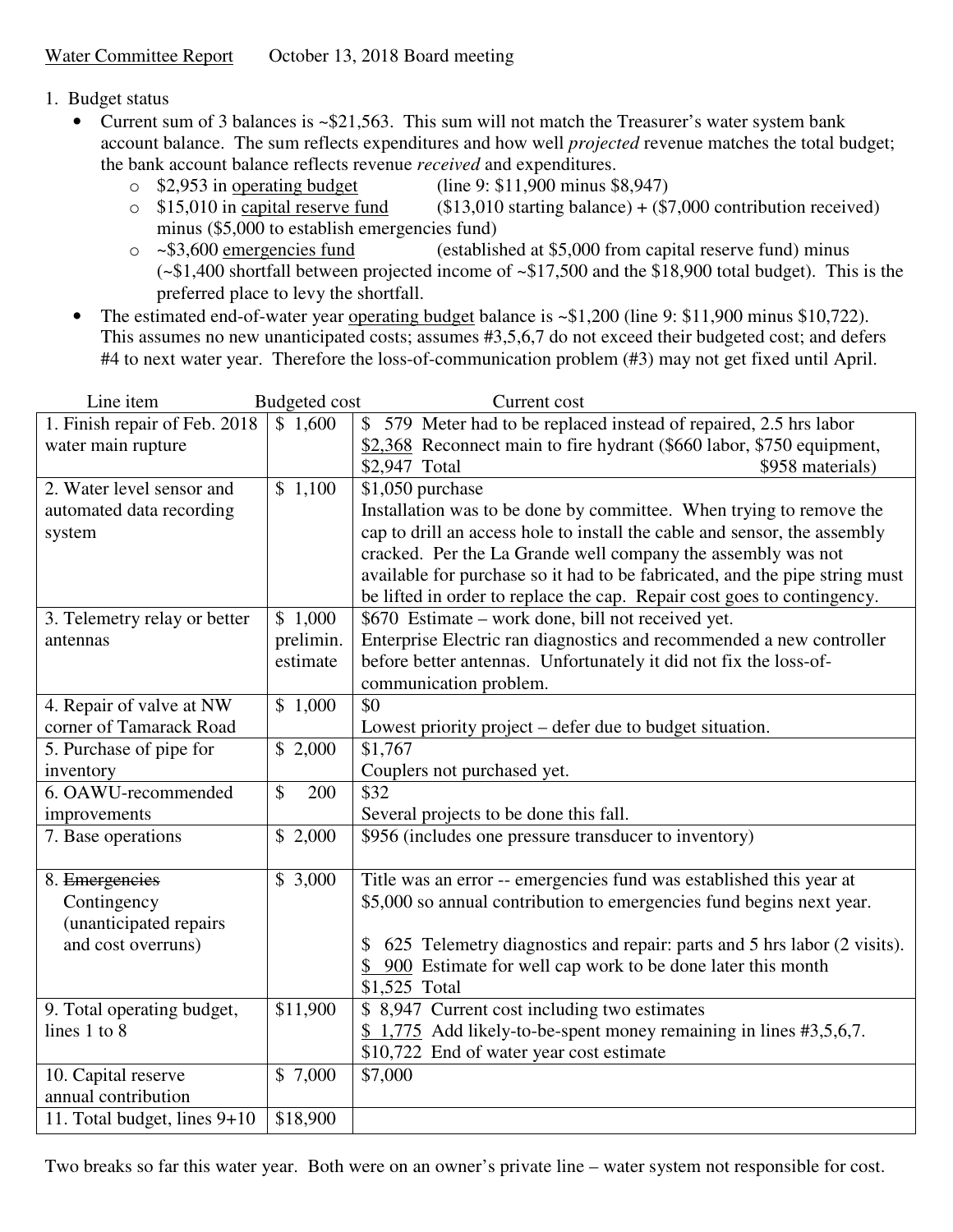- 2) 30-Year Plan
	- Final product submitted for Board approval.
	- Hire expert to perform on-the-ground assessment of expected lifetimes of assets.
- 3) Revision of Operation and Maintenance Manual is underway.
- 4) Thinning project (removing hazard trees) along the reservoir is done. Paid by the HLOA General Fund.

5) Consider using an online bank savings account with check-writing ability – we could earn \$400 more interest per year (at current balance).